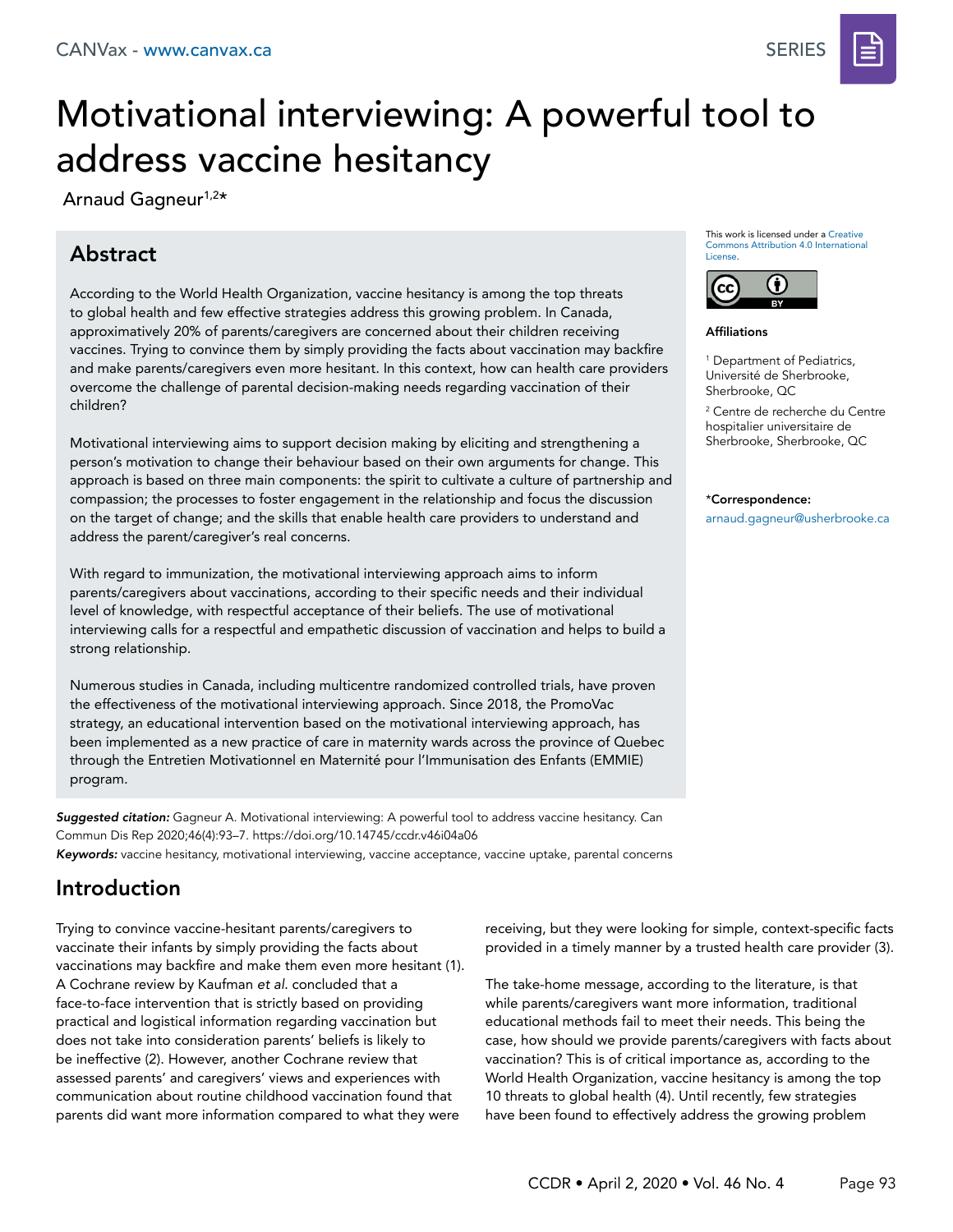

of vaccine hesitancy (i.e. the reluctance or refusal to vaccinate despite the availability of vaccines) (1).

The motivational interviewing (MI) technique is one of the few strategies that has resulted in an increase in infants' vaccine coverage and a decrease in parents' vaccine hesitancy (5–10). MI is a person-centred communication style used to enhance internal motivation for attitudinal change by exploring and solving inherent ambivalences (11). It has been described as a promising tool in health promotion (12), and the National Advisory Committee on Immunization (NACI) currently recommends its use for vaccination (13).

Evidence for the effectiveness of MI on vaccine hesitancy is strong. Gagneur and other researchers developed an educational intervention based on the MI approach for parents in maternity wards during their postpartum stay (the PromoVac strategy) (5–8). A regional pilot study found that this strategy led to a 15% increase in mothers' intention to vaccinate, a 7% increase in infants' vaccine coverage at seven months, and a 9% greater chance of a complete immunization status among children two years or younger if their parents received the intervention in the maternity ward (6–8). A provincial randomized controlled trial found that vaccine hesitancy scores were reduced by 40% (5,6). Vaccine-hesitant mothers benefited the most from the intervention, with 97% reporting that they were satisfied with the intervention and would recommend it to all parents (7).

Dempsey *et al.* also demonstrated the effectiveness of a vaccination promotion strategy that used MI to increase human papillomavirus (HPV) vaccine uptake among adolescents (10).

In 2018, the PromoVac strategy was implemented in all maternity wards in Quebec through a provincial public health program called EMMIE (Entretien Motivationnel en Maternité pour l'Immunisation des Enfants). With an increase of 11% in vaccination intention and a decrease of 30% in vaccine hesitancy score, the preliminary results of the evaluation of the PromoVac strategy confirmed findings of previous studies (14).

The objective of this article is to define motivational interviewing and to show how it could be helpful against vaccine hesitancy. This article highlights the impact of this approach on vaccine hesitancy and vaccine coverage, and its use in a public health program in maternity wards in the province of Quebec (12).

This is the third of a series of articles produced by the Canadian Vaccination Evidence Resource and Exchange Centre (CANVax) (15). This centre includes a group of multidisciplinary professionals that identify and create useful resources to foster vaccine uptake (16).

# Best practices for motivational interviewing

MI is an interviewing technique that aims to reinforce the motivation and commitment of the person being interviewed. It is less about the health care professional talking to the patient/caregiver and more about working with them. It is designed to strengthen personal motivation for and commitment to a specific goal by eliciting and exploring the person's own reasons for change within an atmosphere of acceptance and compassion (11).

MI is based on three main components: the spirit to cultivate a culture of partnership and compassion; the processes to foster engagement in the relationship and focus the discussion on the target of change; and the skills that allow health care providers to understand and address individual patient/caregiver's real concerns.

### 1. Cultivate a culture of partnership and empathy

The four elements of the spirit of MI enable health care providers to provide a respectful relationship with empathy:

- Partnership Achieving equality, strengthening collaboration
- Acceptance A positive, empathic attitude that reinforces autonomy
- Evocation Having the individual verbalize the change
- Compassion/altruism Acting in a caring way

### 2. Foster engagement in the relationship and target the goal of the intervention

Four successive MI processes enable engaging in a relationship with the patient/caregiver and moving towards a goal of change within the patient/caregiver's abilities (Table 1).

#### Table 1: The four successive processes of motivational interviewing

| <b>Processes</b> | <b>Objectives</b>                                                                                                                       | <b>Questions to address</b>                                                                                                 |
|------------------|-----------------------------------------------------------------------------------------------------------------------------------------|-----------------------------------------------------------------------------------------------------------------------------|
| Engaging         | Strengthen the link, show<br>empathy and interest                                                                                       | What is the actual reality of<br>the individual?                                                                            |
| Focusing         | Define and focus the<br>discussion on the target of<br>change                                                                           | What should we address as<br>a target of change?                                                                            |
| Evoking          | Objective 1: Reasons and<br>abilities to change (the<br>importance of change)<br>Objective 2: Change talk<br>(the confidence to change) | How relevant would it be<br>to go towards change?<br>What abilities, strengths<br>does the individual have to<br>qet there? |
| Planning         | Engagement talk. How to<br>change                                                                                                       | How will the individual get<br>there?                                                                                       |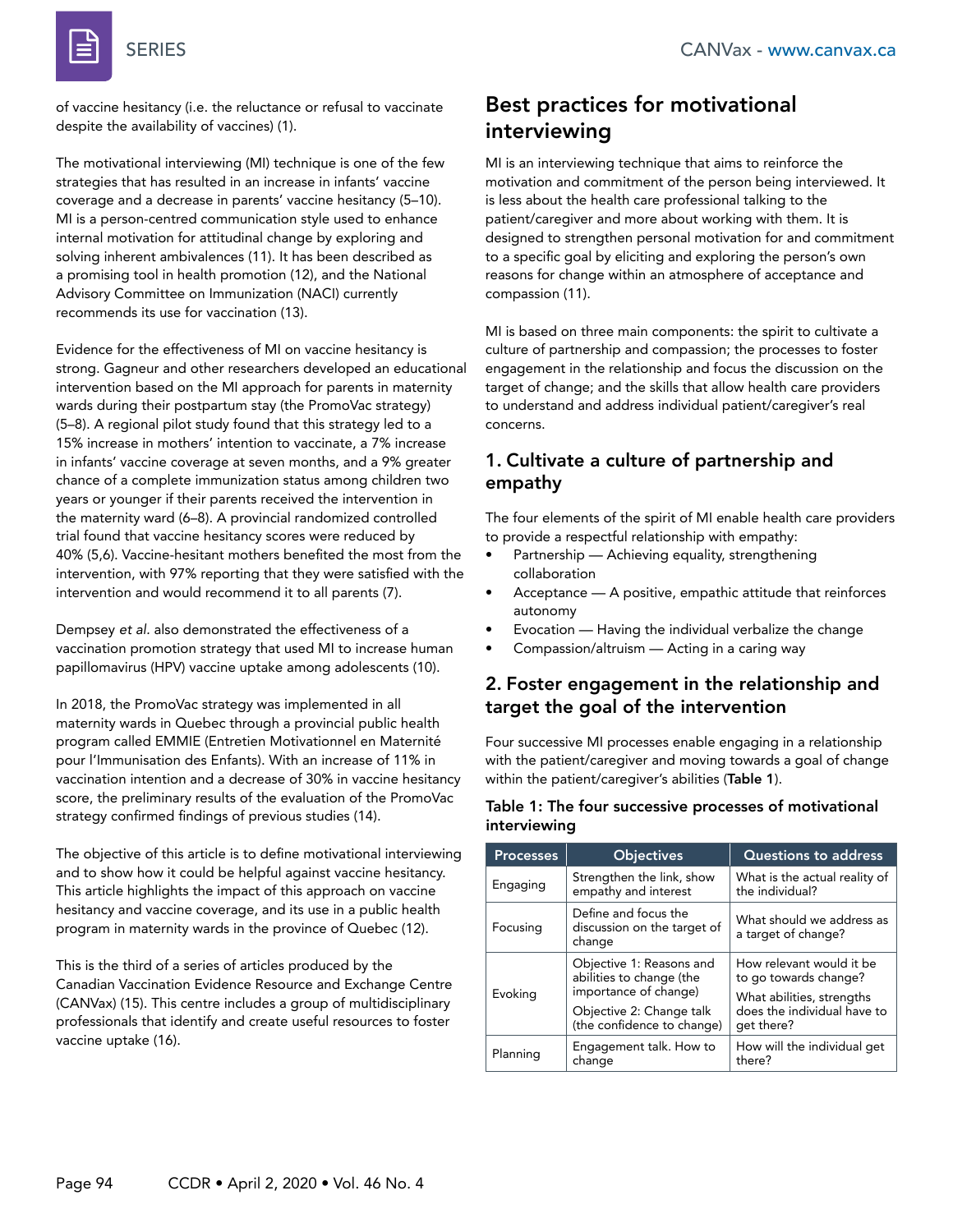These are not linear processes or a step-by-step guide to MI. Engaging in the relationship comes first because engagement is necessary prior to having a conversation about change. If at any point engagement is lost, the health care provider steps back to the engaging process to re-engage the client.

# 3. Understand the patient/caregiver and adapt to their specific needs

The health care provider identifies and understands the patient/ caregiver's real concerns and can strengthen their motivation to change through the use of MI skills. MI skills include asking open-ended questions, using reflective listening, and affirming and reiterating statements back to the interviewee (Table 2). Such skills are used in a dynamic where the health care provider actively listens to the patient/caregiver and then repackages their statements back to them while highlighting what they have done well. This way, the patient/caregiver's confidence can improve with regard to change.

### Table 2: Motivational interviewing skills

| <b>Skills</b>                         | <b>Objectives</b>                                                                                                                                                                         | <b>Examples</b>                                                                                                                                                                         |
|---------------------------------------|-------------------------------------------------------------------------------------------------------------------------------------------------------------------------------------------|-----------------------------------------------------------------------------------------------------------------------------------------------------------------------------------------|
| Open questions                        | To evoke responses and<br>avoid doubts                                                                                                                                                    | Open-ended questions: ("What<br>did you understand?"/"What<br>do you think?")<br>Closed questions: ("Did you<br>understand?"/"Do you think                                              |
|                                       |                                                                                                                                                                                           | it's important?")                                                                                                                                                                       |
| Affirmation                           | To encourage the individual<br>and highlight their strengths                                                                                                                              | "The health and safety of your<br>children are important to you."                                                                                                                       |
|                                       |                                                                                                                                                                                           | "You already have a lot of<br>knowledge."                                                                                                                                               |
| Reflective<br>listening/<br>summaries | To allow the individual to<br>add nuance to and correct<br>what they have just said<br>Simple reflection: what the<br>individual says<br>Complex reflection: what the<br>individual means | "You have read articles about<br>the relationships between<br>vaccines and disorders such as<br>autism." "What matters most<br>to you is that your child is as<br>healthy as possible." |
|                                       | How to give information/<br>advice:                                                                                                                                                       |                                                                                                                                                                                         |
| Elicit-Share-                         | $ELICIT = ask what the$<br>parent/caregiver knows and<br>ask permission to complete<br>their knowledge                                                                                    | "What do you know about ?"                                                                                                                                                              |
| Elicit                                | $SHARE = provide the$<br>information /advice on the<br>subject                                                                                                                            | "If you agree, I could complete                                                                                                                                                         |
|                                       | $ELICIT = verify what the$<br>parent/caregiver has<br>understood and what they<br>will do with this information                                                                           | "Does this new information<br>make sense?"                                                                                                                                              |

# Why motivational interviewing works with a vaccine-hesitant parent/caregiver

Using MI in an educational session fosters a patient/caregiveroriented relationship and, importantly, a tailored session that welcomes parents at their individual level of knowledge while

remaining respectful of their beliefs (5–8). The use of the MI approach calls for a respectful and empathetic discussion about vaccination and helps build a strong relationship between the patient/caregiver and the health care practitioner (9). Parents can freely discuss their concerns and ask questions about vaccination without feeling judged (6,9). Health care practitioners can then identify and target parental concerns or misconceptions about vaccination and provide tailored information (6).

Targeting concerns and tailoring information are the most prominent distinguishing features of this approach compared to currently available interventions in the field of vaccination promotion. This distinguishing feature may explain why the MI technique has had such positive results in curbing vaccine hesitancy and improving vaccine coverage (5–8). The educational session with MI is adapted to parents/caregivers' individual needs and their concerns and questions about vaccinating their child. Using MI techniques, health care professionals help individuals explore their own ambivalence, find their own arguments for change and make their own informed decision about vaccinating their child. In a study on parents/caregivers' decisional process in vaccination, Paulussen *et al*. showed that most parents/caregivers did not actively process the information provided on benefits and drawbacks prior to deciding whether to have their child vaccinated (17). A parent's attitude towards vaccination and high vaccination intention may, therefore, be susceptible to uninformed and informed counterarguments. By eliciting and exploring a parent's personal reasons for vaccination, the MI approach enhances their personal motivation to vaccinate via a robust decisional process. Moreover, MI is a short intervention and could easily be integrated into the usual vaccination consultation once health care practitioners are trained.

Table 3 shows a case example of how vaccine education between a health care provider and a parent could occur with the traditional versus motivational interviewing approach.

#### Table 3: Example of traditional approach and use of motivational interviewing in a dialogue about immunization

| <b>Traditional approach</b><br>based on education and<br>counselling                                                                                                                                                                                                                                                                                                                                 | <b>Motivational interviewing</b><br>approach                                                                                                                                                                                                                                                                                                                                                            |  |  |  |
|------------------------------------------------------------------------------------------------------------------------------------------------------------------------------------------------------------------------------------------------------------------------------------------------------------------------------------------------------------------------------------------------------|---------------------------------------------------------------------------------------------------------------------------------------------------------------------------------------------------------------------------------------------------------------------------------------------------------------------------------------------------------------------------------------------------------|--|--|--|
| HCP: It's important to immunize your<br>child. If not, you're putting him in<br>danger. Do you know there are still<br>cases of measles in Canada? This<br>disease could be very dangerous.<br>And what about meningitis? It could<br>be fatal, you know? You should<br>update your child's vaccinations as<br>he is already late according to the<br>schedule. We could do that now if<br>you want. | HCP: What do you think about the<br>advantages of vaccination? [Open-<br>ended question]<br><b>Mother:</b> Well, I know that vaccines<br>protect children against several<br>diseases that we don't see anymore.<br>My child received all his first vaccines<br>but I'm worried that the measles<br>vaccine could cause autism. For other<br>vaccines, I have fewer doubts but I'm<br>still hesitating. |  |  |  |
| Mother: I don't see the urgency. And<br>autism is worse than measles! There<br>are more problems than solutions with<br>this vaccine. Moreover, it's completely<br>unbelievable to give so many vaccines                                                                                                                                                                                             |                                                                                                                                                                                                                                                                                                                                                                                                         |  |  |  |

at the same time!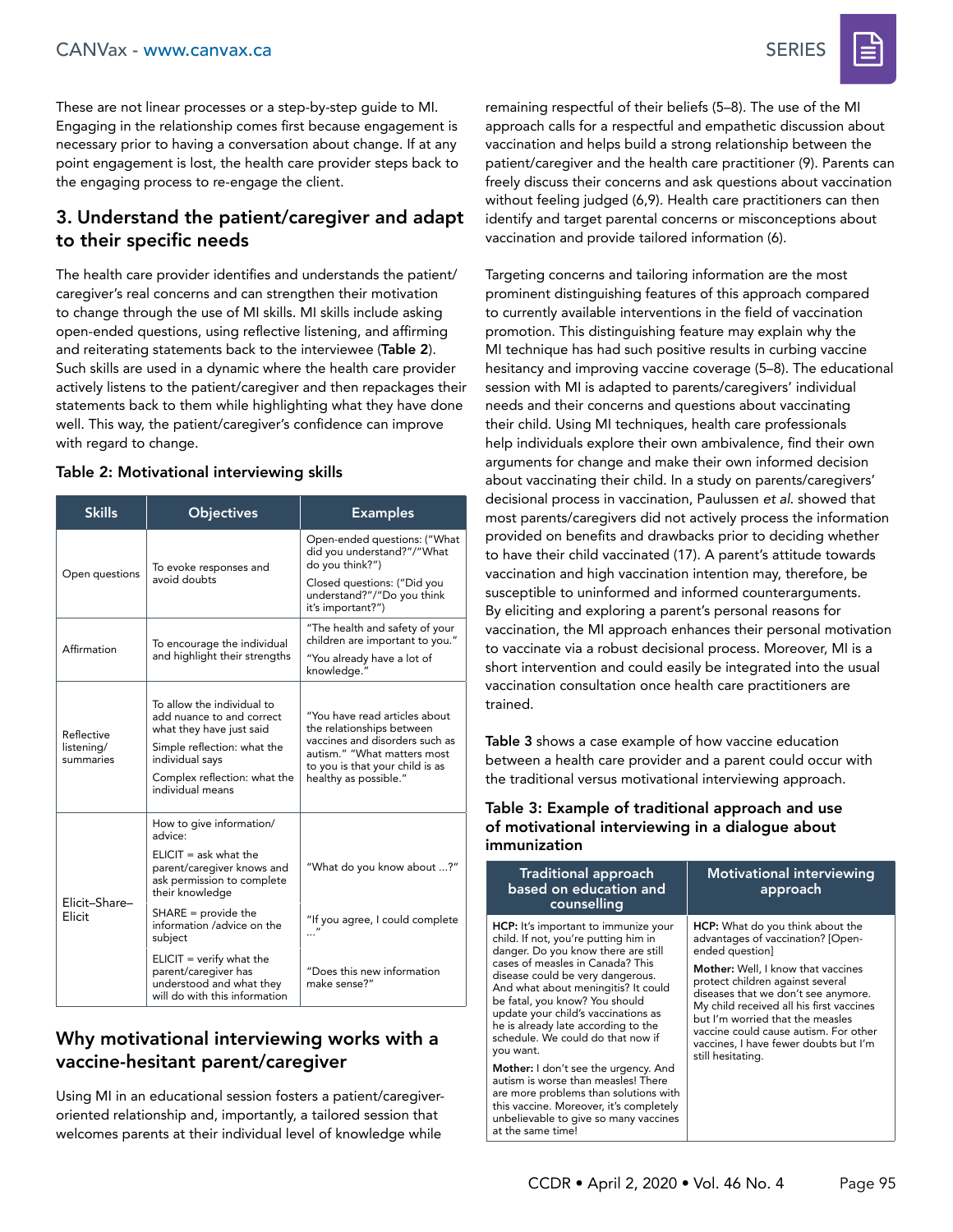

Table 3: Example of traditional approach and use of motivational interviewing in a dialogue about immunization (*continued*)

| <b>Traditional approach</b><br>based on education and<br>counselling                                                                                                                                                                                                                                                                                                                                                                                                                       | <b>Motivational interviewing</b><br>approach                                                                                                                                                                                                                                                                                                                                                                                                                                                 | increasing vaccine acceptance ar<br>(18,19). It is a new best practice<br>Organization recommends integ                                                                                                            |
|--------------------------------------------------------------------------------------------------------------------------------------------------------------------------------------------------------------------------------------------------------------------------------------------------------------------------------------------------------------------------------------------------------------------------------------------------------------------------------------------|----------------------------------------------------------------------------------------------------------------------------------------------------------------------------------------------------------------------------------------------------------------------------------------------------------------------------------------------------------------------------------------------------------------------------------------------------------------------------------------------|--------------------------------------------------------------------------------------------------------------------------------------------------------------------------------------------------------------------|
| HCP: Studies have demonstrated<br>that there is no link between autism<br>and the measles vaccine. The vaccine<br>is safe, I assure you. You should be<br>aware of the information that you<br>could find on the Internet. Giving<br>several vaccines at the same time is<br>safe and is not associated with more<br>pain. We should update his vaccines                                                                                                                                   | HCP: As you said, vaccines have<br>reduced diseases in such an important<br>way that they are now much less<br>frequent. It's why you have vaccinated<br>your child when he was a baby. If I<br>understood you correctly, with the<br>exception of measles vaccine, other<br>vaccines seem safe to you. [Summary;<br>Complex Reflection]                                                                                                                                                     | immunization providers and heal<br>immunization counselling (20). T<br>or academic training materials of<br>interviewing to immunization co<br>health care providers in integrati<br>their daily practice (18-22). |
| now.<br><b>Mother:</b> I've heard something else<br>and not only on the Internet. I've<br>read a lot, and vaccination is not<br>mandatory, I can do what I want.                                                                                                                                                                                                                                                                                                                           | Mother: Yes, I know it's a good thing<br>to prevent those infections. But about<br>measles, I'm conflicted. You know,<br>I've read a lot of books and articles.<br>Lots of people are worried about the<br>link between the measles vaccine and<br>autism.                                                                                                                                                                                                                                   | <b>Author's statement</b><br>AG — Writing-original draft, rev                                                                                                                                                      |
| HCP: Yes, you're right, it's not<br>mandatory, but you're putting him<br>and other children who cannot<br>receive vaccines in danger. The risks<br>of diseases are much higher than the<br>risks of vaccines. If I take this time to<br>speak with you, it's because it's very<br>important.<br>Mother: It's easy for you! Quick,<br>quick! But what if he gets autism? I'm<br>worried about the risk of the vaccines<br>but you don't seem to be worried<br>about the health of my child. | <b>HCP:</b> So, you find that it's important<br>to protect your child against diseases<br>when the vaccines are safe, but you're<br>worried about what you've heard<br>regarding autism and measles vaccine.<br>[Summary] I see that you've done<br>a lot of research about the subject.<br>[Affirmation] If you agree, I could give<br>you some additional information for<br>studies on autism and measles. [Elicit]<br>Mother: Sure! I want to know exactly<br>what happened.             | <b>Conflict of interest</b><br>A Gagneur has received grants f<br>of Canada, the Québec Ministèr<br>sociaux, le Fonds de recherche c<br>Institutes of Health Research and<br>Research Network.                     |
| <b>HCP:</b> Of course I am! And I'm worried<br>about the fact that he could get<br>diseases that could be prevented by<br>vaccines.<br>Mother: I think we do not understand<br>each other. Let's talk about this<br>another time.                                                                                                                                                                                                                                                          | HCP: In fact, you're right. One study<br>had hypothesized a link between<br>measles vaccine and autism, but this<br>study was fake and the author lost<br>his medical licence. More than 500<br>additional studies around the world<br>have demonstrated that there is no<br>link between the vaccine and autism.<br>The frequency of autism is the same in<br>vaccinated children as in nonvaccinated<br>children. [Share] What do you think?<br>[Elicit, last step of Elicit–Share–Elicit] | <b>Acknowledgements</b><br>Contributions to the Canadian V<br>and Exchange Centre (CANVax)<br>of authors, committees, immuniz<br>and especially the CANVax secre<br>Association.                                   |
|                                                                                                                                                                                                                                                                                                                                                                                                                                                                                            | Mother: Well, so I'm not crazy to be<br>worried about that?                                                                                                                                                                                                                                                                                                                                                                                                                                  | <b>Funding</b>                                                                                                                                                                                                     |
|                                                                                                                                                                                                                                                                                                                                                                                                                                                                                            | HCP: Of course not, you're totally right.<br>[Affirmation]<br>Mother: Thank you for taking the time<br>to understand my concerns. I think it's a<br>bit clearer now.                                                                                                                                                                                                                                                                                                                         | PromoVac studies were funded k<br>Quebec - Sante (#27505), the M<br>Services Sociaux du Quebec, the                                                                                                                |
| Summary:                                                                                                                                                                                                                                                                                                                                                                                                                                                                                   | Summary:                                                                                                                                                                                                                                                                                                                                                                                                                                                                                     | Research and the Canadian Imm                                                                                                                                                                                      |
| The HCP adopted the role of<br>the expert and used a directive<br>intervention approach based on<br>argumentation and righting reflex.<br>This type of intervention led to an<br>opposition.                                                                                                                                                                                                                                                                                               | MI allowed the mother, in a<br>nonjudgmental way, to express her<br>concerns and her ambivalence. Using an<br>Elicit-Share-Elicit method allowed the<br>HCP to give solicited information that<br>could be accepted by the mother.                                                                                                                                                                                                                                                           | <b>References</b>                                                                                                                                                                                                  |
|                                                                                                                                                                                                                                                                                                                                                                                                                                                                                            |                                                                                                                                                                                                                                                                                                                                                                                                                                                                                              | Dubé E, Gagnon D, MacDor<br>1.                                                                                                                                                                                     |

Abbreviations: HCP, health care provider; MI, motivational interviewing

# Conclusion

MI is a powerful tool that has been shown to be effective at nd curbing vaccine hesitancy that the World Health rating into the training of Ith care providers involved in he several available workshop n applying motivational uld be very helpful in assisting ing motivational interviewing into

iew and editing

rom the Public Health Agency e de la Santé et des Services du Québec – Santé, the Canadian d the Canadian Immunization

accination Evidence Resource come from a very wide range zation partners and reviewers, etariat at Canadian Public Health

by the Fonds de recherche linistere de la Sante et des e Canadian Institutes of Health unization Research Network.

- nald NE; SAGE Working Group on Vaccine Hesitancy. Strategies intended to address vaccine hesitancy: review of published reviews. Vaccine 2015 Aug;33(34):4191–203. [DOI](https://doi.org/10.1016/j.vaccine.2015.04.041) [PubMed](https://www.ncbi.nlm.nih.gov/entrez/query.fcgi?cmd=Retrieve&db=PubMed&list_uids=25896385&dopt=Abstract)
- 2. Kaufman J, Ryan R, Walsh L, Horey D, Leask J, Robinson P, Hill S. Face-to-face interventions for informing or educating parents about early childhood vaccination. Cochrane Database Syst Rev 2018 May;5:CD010038. [DOI](https://doi.org/10.1002/14651858.CD010038.pub3) [PubMed](https://www.ncbi.nlm.nih.gov/entrez/query.fcgi?cmd=Retrieve&db=PubMed&list_uids=29736980&dopt=Abstract)